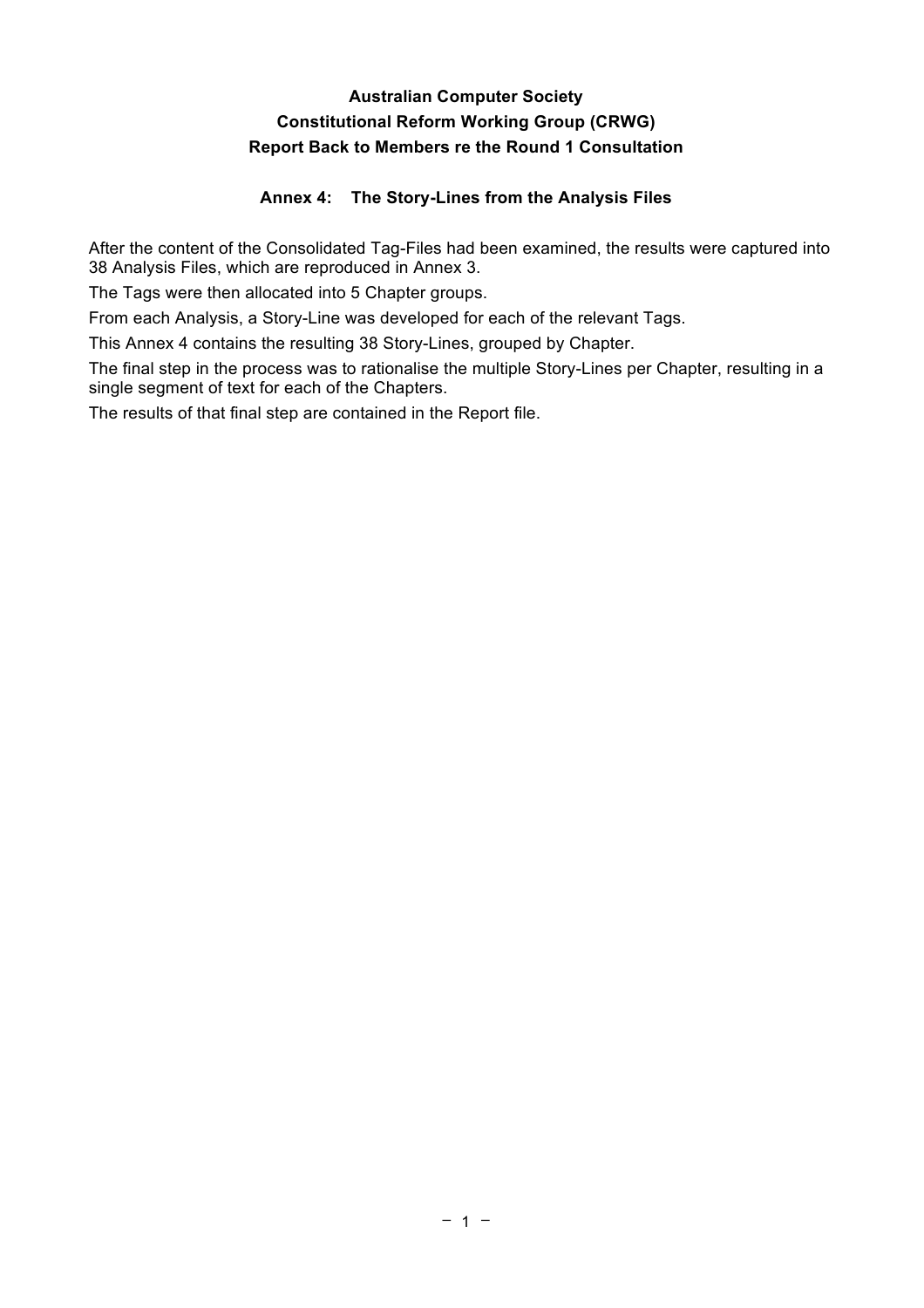## **CRWG ANALYSIS**

#### **Story-Lines from Tag-Files**

Version of 30 November 2021

## **1. ACS as a Professional Society**

*#Nature*

Respondents had been provided a copy of the Australian Council of Professional definition of a professional society – and with this background, there was strong for ACS being and continuing to be a professional society.

"ACS is a professional society, and needs to stay that way"

In describing what that actually meant in operation, responses fell into 3 categories

- *Criteria for membership (or membership levels).* Comments are included below in regard to criteria for individual members and involvement of industry associations
- *Benefits to members*

Several comments referenced and supported ethics, code of conduct, professional excellence of members.

Although much was said about role of members and their involvement in the society, only a few comments referred to actual benefits to members. Some commented that tangible and demonstrable benefits seemed to be missing to members at present.

• *Contribution to society – to public good* Many comments referred to and supported benefits to society, for example: Mentoring students or others in the profession Contributing to technical standards Setting professional standards and accreditation Providing a public good by offering public advice, or denouncing failures in ICT development

### *#Professional-Society*

### **Professional Society**

A professional society is an organisation that comprises and is governed by members of a particular profession with a well defined vision and mission

ACS must be more strongly committed to playing a part in solving the big problems facing humanity such climate change, sustainability and mental health etc., and making the world a better place for the next generation

### **Professional Members**

We should make it clear to all whom ACS has verified as being a member of the ICT profession, and who is just an interested and supportive member

But how should people working in emerging tech be classified (i.e. roles that do not qualify for professional status for example someone working on blockchain development may not have any qualifications and have limited years of experience but are still a professional in the industry)?

We should have criteria allowing for different ICT professions/specialities

**I**CT Professionals play a role in shaping the future of the country and they need a strong ethical perspective which emphasises that technology is used to improve people's lives at personal, organisational and societal levels

#### **Technical Members**

I would also like to see a 'grade' for pc techs, esp in rural australia

Not only for PC techs, but the whole gamut of hardware service and support.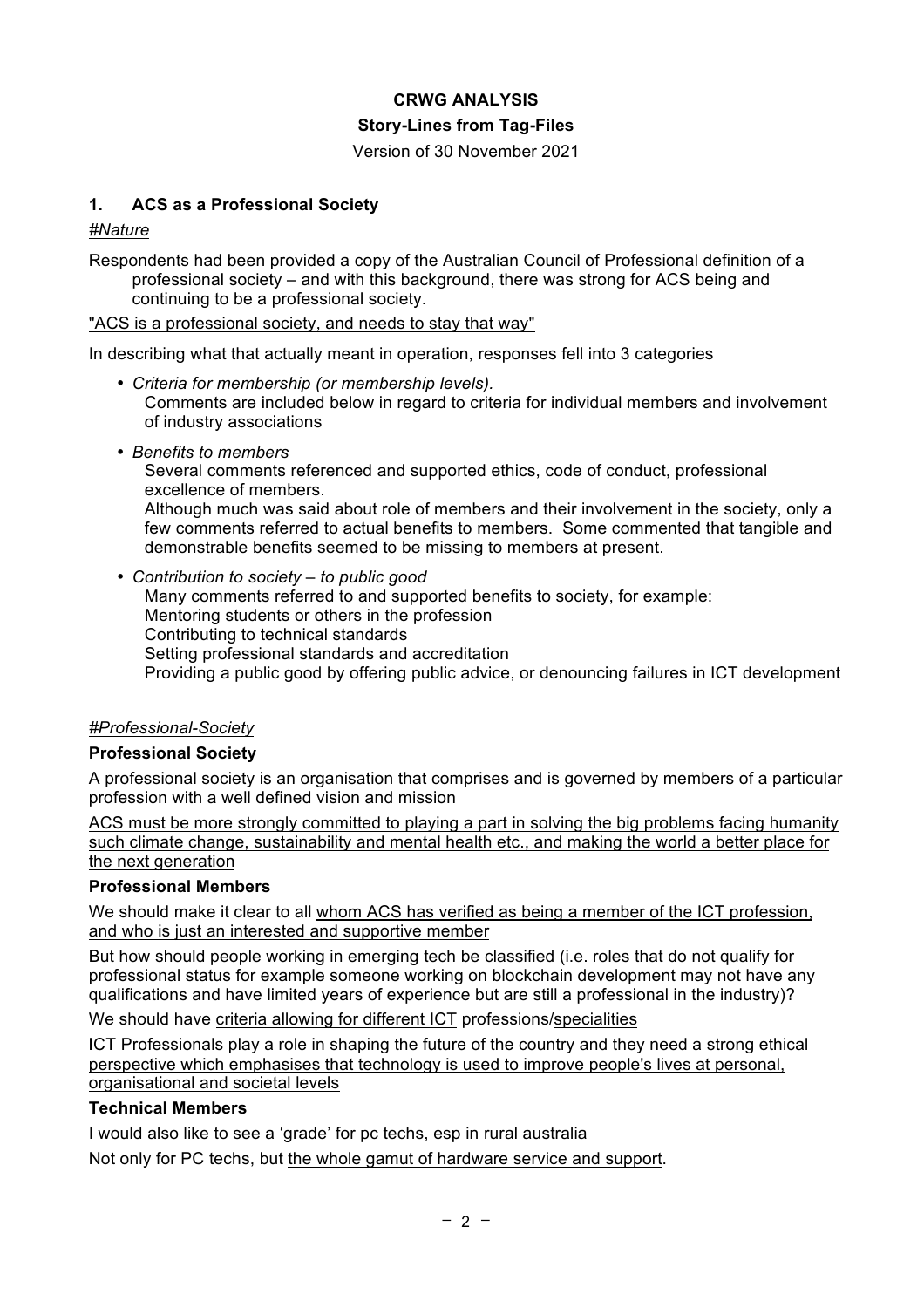## **Associates and 'Practitioner' Members**

We need to understand the multiple profiles of people in the Associate grade. Membership data needs to be again published to members so we can help it grow substantially. We need to encourage professional membership much more energetically than Associates.

A person who has met the threshold for MACS, but never demonstrated that they've achieved the requirements of CP, could be designated a 'Practitioner' grade, and a voting member, but (future joiners) at the low-threshold level of Associate would not get the vote

## **'Cadet' Members**

A 'Cadet' grade (or similar) should be considered to encourage young people in K-12, but particularly 10, 11, 12, when they are commencing study related to our body of knowledge

We'd need to ascertain exactly what ACS can do for them, and in what way this membership might nurture their interests

## *#Q01 - Prof'l Society*

ACS should be seen as a voice in the ethical and positive use of computers and information technology.

But before ACS can make any public commentary or undertake any lobbying, they need to be able to formulate a policy position that is representative of the society – and generally acceptable to the membership. This is difficult to achieve – particularly for time critical issues. The endorsement of the expensive and highly ineffective COVIDSAFE app was references as inappropriate. The involvement in Australian and international standards committees was endorsed, but with several comments that such involvement had declined.

Several people considered that the website and ICT systems were well below prevailing professional standards – and reflected poorly on the ACS. They should set a high standard!

Declining membership at the professional level was mentioned with strong concern along with dismissal of the claimed >40k members boosted by associate and "guest" members.

There were few substantial offerings as to address declining membership numbers other than:

- embrace pathways to upgrade skills for subprofessional members.
- Need to do more to attract graduates to become members
- Society needs to appeal to younger people with diversity of backgrounds
- Need greater activism to look after members' interests

## *#P00 – Meta-Principle*

### **Industry Associations**

A dominant view was that ACS should host members and not Industry associations. ""Industry associations are incompatible with a professional society"

It was viewed that ownership of industry associations was not consistent with member ethos and not-for-profit status.

Whilst there was a strong view to not add any more such bodies, suggestions included:

- Sell them ASAP. Do not be constrained by acquired mistakes.
- Find a way to maintain "arms-length relationship", perhaps with an umbrella subsidiary arrangement
- A central matter of governance within the new constitution.

One responder also would like to see these entities benefit members and advertise these possibilities to members. "Business-lines can assist Member upskilling". Our "constitution/structure should have the capacity to address this" and adhere to our values by future amalgamations. "As a principle, I think we should have the capability to do this and look to successful integration in other societies constitutions"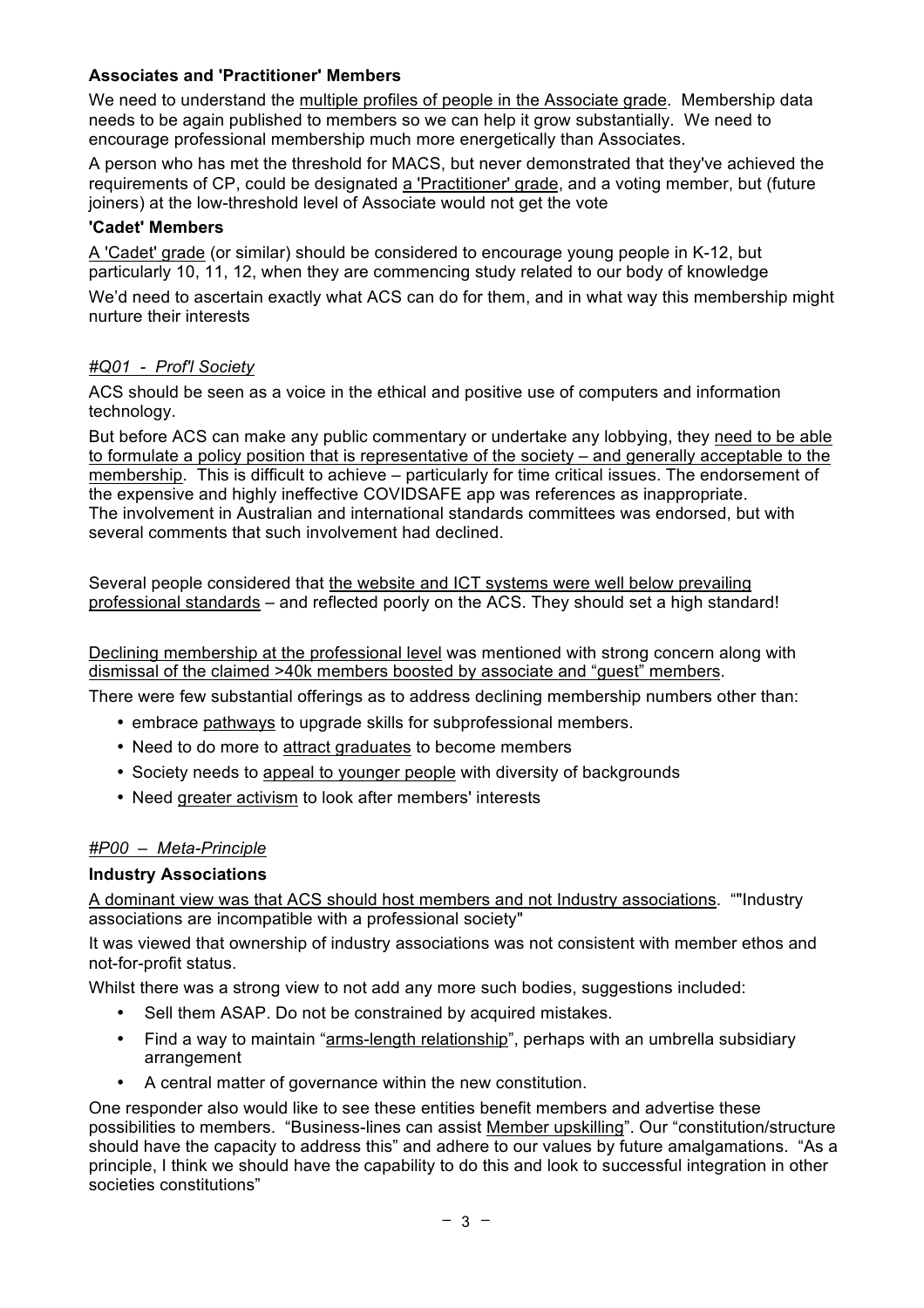Whilst a few others expressed that ACS should be able to work with such bodies as a trusted voice or in some collaborations. ""Industry associations are very different from a professional society. The functions need to be separated  $-$  and then work together as and when appropriate"

## **Membership Grades**

A strong view was "Roles on board should be restricted to professional members, as should voting rights. Professional members must have either recognised skills and relevant experience or be a pioneer of good standing in an emerging area. All must adhere to the code of ethics. Associate members may have an interest, relevant experience, be an untrained manager working the ICT industry or be a student."

Several responders suggested ACS should have additional membership categories:

- For C-suite members of organisations with ICT responsibilities (develop ICT governance)
- For PC technicians ( like BCS) ( show competence / validate skills)
- For Cadets 0 secondary students ( pathway into profession)
- For ICT practitioners / users. (Involved with ICT but may never progress to higher level)

But this view was not unanimous : "[Re managers and users] If we try to be all things to all people, we are no longer a professional society"

#### **BEC as conduit for Member Voice and Role of Branches**

Several responses stated, and others implied, that the Branch (and the BEC in particular) was the conduit for member voice.

A number of members felt that this capability had declined with: "The current influence by the CEO and staff is problematic."

Most comments in this category linked roles within the governance structure to a simple conduit for expressing member needs and issues – and most such comments wished to preserve a branch role in the future constitution.

Members (particularly in larger states) endorsed the effectiveness of regional chapters as a supplement to branch roles.

As key link in the chain from member to ACS, the "role of branches should be enshrined in the future constitution, clearly spelling out the relationship between the elected members of the Branch BEC and the salaried Branch (or State) Manager". Branches should perform to the budget approved at MC level as a joint exercise rather than imposed. Branches need access to limited additional funds for small unplanned projects that are professional member focused.

Branches and chapters are seen as essential, allowing local governance and focus, and engage more effectively than is possible nationally. Budget provision without undue oversight from national must be limited to an agreed budget. A federal model with branches agreed levels and areas of autonomy should also include who is responsible for what.

## *#Q04 – Associate Grade*

This was perhaps the topic that generated the most responses - with overwhelming recommendation to clearly distinguish professional membership from associate grades.

Many respondents advocated that there be multiple membership grades to address different levels of professional acuity or organisational roles Although this was not unanimous as discussed in the next section.

But generally, the view was that professional grades and associates, (and any other grades) should have clear eligibility criteria and thresholds for moving upwards. Indeed moving upwards / professional development of members was seen as a key function of the society.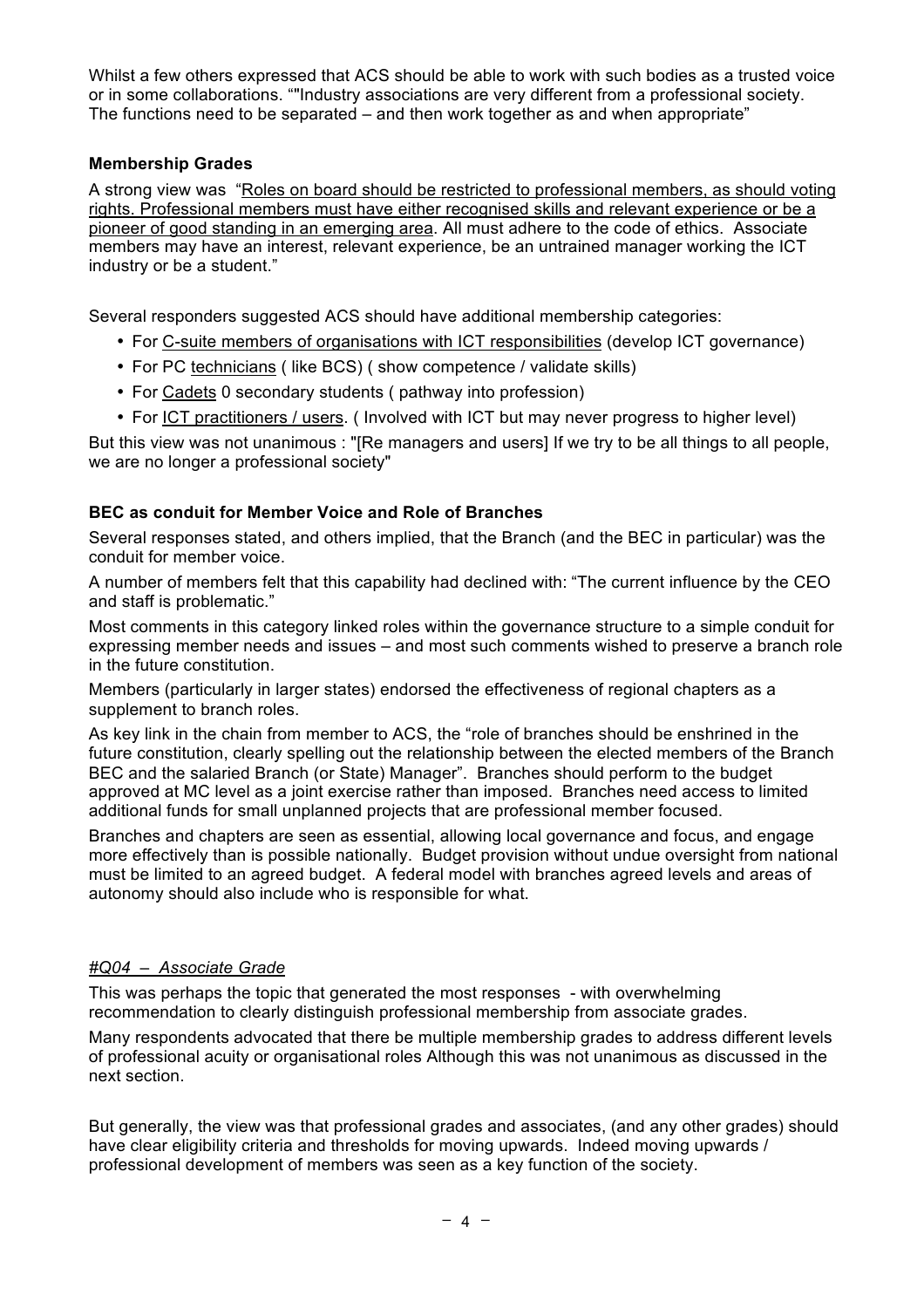But several commented that the value in membership was not highly visible. The benefits for Professional membership must appeal to the self-interest of the prospective professional member. A few aspired to a position, like other professional organisations, where professional grade membership was seen as a criterion for employment. Others acknowledged that membership and ACS certification was not highly regarded in the community.

Overwhelmingly, respondents expressed the opinion that only professional members have voting rights, with that being one of the motivations for associate members to upgrade.

# *#Q05 – Managers, Users*

This topic addressed similar points as the prior topic.

A common theme was to have different membership categories to address different types of members – such as managers and users. No-one supported unrestricted access to membership for such folk.

The substantive opinion was that such people could have some level of ACS membership, subject to meeting relevant thresholds. And they should be provided with opportunity or pathway to become professional members. But there must not be any back-door entries. Integrity allows for no compromises

Membership for managers and users was opposed by some:

- *Barriers need to be drawn. Entry needs to remain tertiary qualification in an ICT discipline.*
- Or
- *I have had a couple of managers of ICT functions that are 'professional managers' but have no understanding of the technology they manage. As such I do not think it would be appropriate for the ACS to give them standing as ICT professionals….. If anything, ACS should be \*pushing back\* against that alarming trend, not going out of our way to accommodate it (and thereby becoming complicit in it)*

### **A discussion topic spawned off from this question related to technology specialisations.**

- A common theme was that many specialisations have evolved recently ( eg: block chain, cyber security, cloud development, data analysis) but that these have not been adequately addressed by ACS.
- *ACS needs to provide for specialisations within the ICT sector, either in collaboration with other compatible organisations (if they exist) or by itself if necessary*
- SIGs are one way to address this, as is cooperation with independent societies where new fields are a fusion of multiple professions. And separately, several commented that there has been little recent activity from, or focus on SIG's.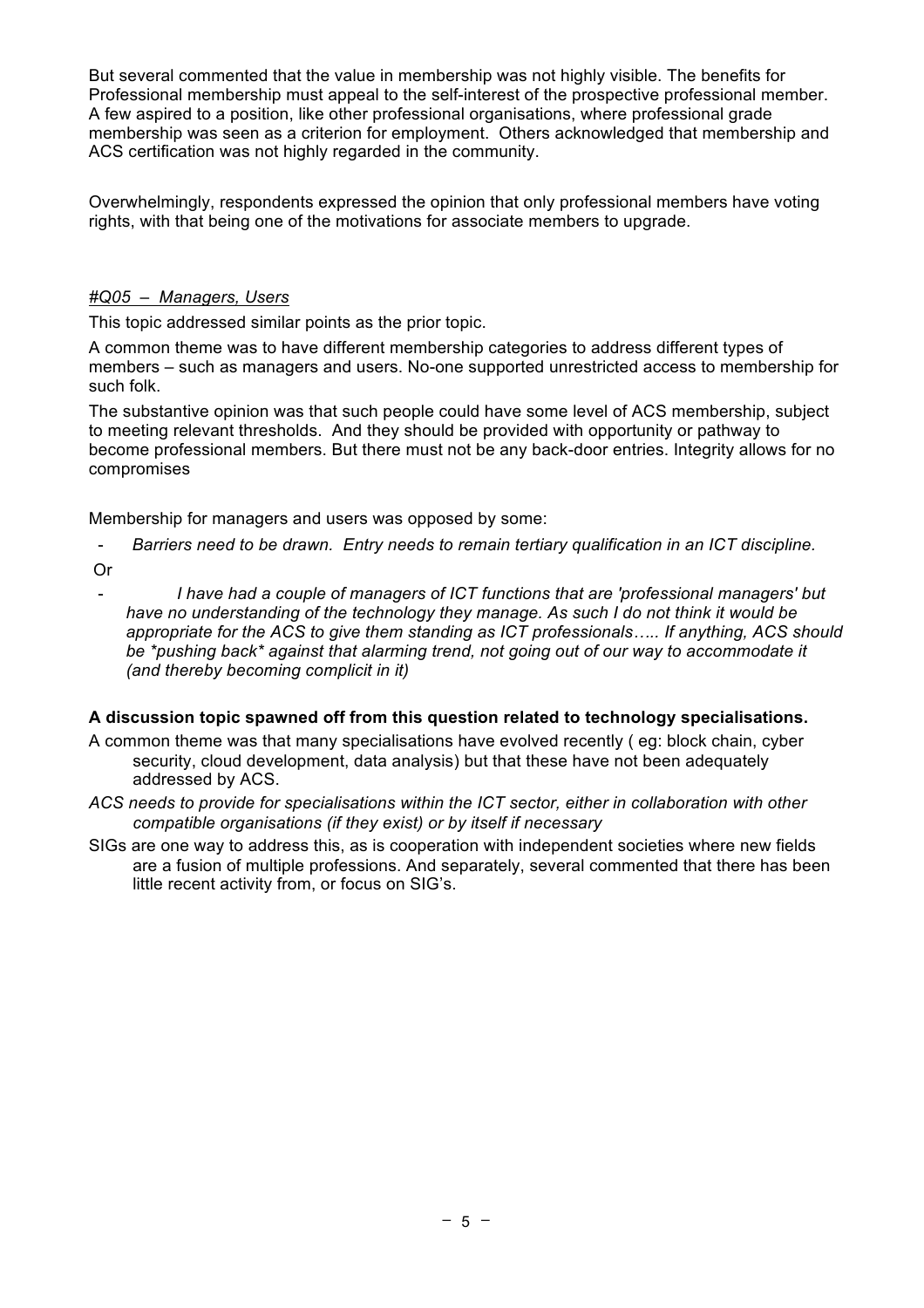## **2. ACS Activities**

### *#P01 – Embodiment of Values*

The reference-point is the commitment of the professional Society to the public good, by means of the promulgation of professionalism in the field of ICT, and the provision of services to members and the public in order to promote and further that professionalism. That is underlined in the first two paragraphs of the Code of Ethics:

### **1. The Primacy of the Public Interest**

You will place the interests of the public above those of personal, business or sectional interests.

### **2. The Enhancement of Quality of Life**

You will strive to enhance the quality of life of those affected by your work.

There is concern among members that **these precepts are not embedded in the constitutional document, and neither are the Objects, or in more contemporary language the Society's mission, purposes and key functions**. This is seen by some members as having been instrumental in a drift in the ACS's behaviour away from the essential commitments of a professional society towards the mind-set of a commercial organisation. An approving expression of that approach by one member is that a business-line that is "ICT-related in any way" should be considered consistent with ACS values. Another member argues that ACS can run subsidiary companies in a for-profit manner. This resulted in a lot of departures of disillusioned now exmembers, and pushback from remaining members, who perceive the CLG notion as corporatisation and with that the abandonment rather than the embodiment of values.

A further instance of failure to embody the Society's values in its behaviour is **the hosting of industry associations**. This creates conflict within the organisation because, whereas industry associations can prioritise the interests of profit-making companies over the interests of consumers, a professional society cannot. One member raises the question as to whether, when acquiring an industry association, the Society can require them to adhere to the Society's values. Others argue that ACS must be a voice in the ethical and positive use of ICT to improve society, and that having Divisions that recognise other purposes such as the interests of its corporate members is i**n direct conflict with the Society's obligations**.

In relation to the formulation of policy positions, members note the challenges involved in the validation of the consensus of ACS professionals in relation to those positions. Some members are concerned that the acknowledged need to contribute to public policy in relation to ICT must not result in dilution of the Society's performance of its important role in the development and promulgation of technical standards.

Along with mentions of insufficient contributions in relation to the big questions in society, such as climate change, one member expressed concern that the Society is taking no concrete actions in relation to reconciliation with first nation peoples, despite the bias embedded in 'big data' analytics techniques.

### *#Q02 – 'ICT'*

Many members commented on the use of **'information and communications technologies' (ICT) as the primary means of defining the Society's scope**. Some discomfort exists about whether it is sufficiently comprehensive technically (e.g. is it clearly inclusive of data analytics, robotics and AI?), and sufficiently comprehensive in relation to broader management expertise relevant to ICT (cf. SFIA, including the 'business capability' approach encompassing people / process / structure / technology, ICT's integration into organisations, and organisational change).

Members also note that 'ICT' is at risk of being dated, and that it may need explicit extension to applications of ICT, and to implications of ICT, or to "enablement of society through appropriate use of technology". On the other hand, there is broad agreement that a general and succinct expression is necessary, that alternatives such as 'technology' and 'automation' are too broad, that other terms such as 'digital' are too ephemeral, and that fashions can be followed by adapting subsidiary tag-lines over time.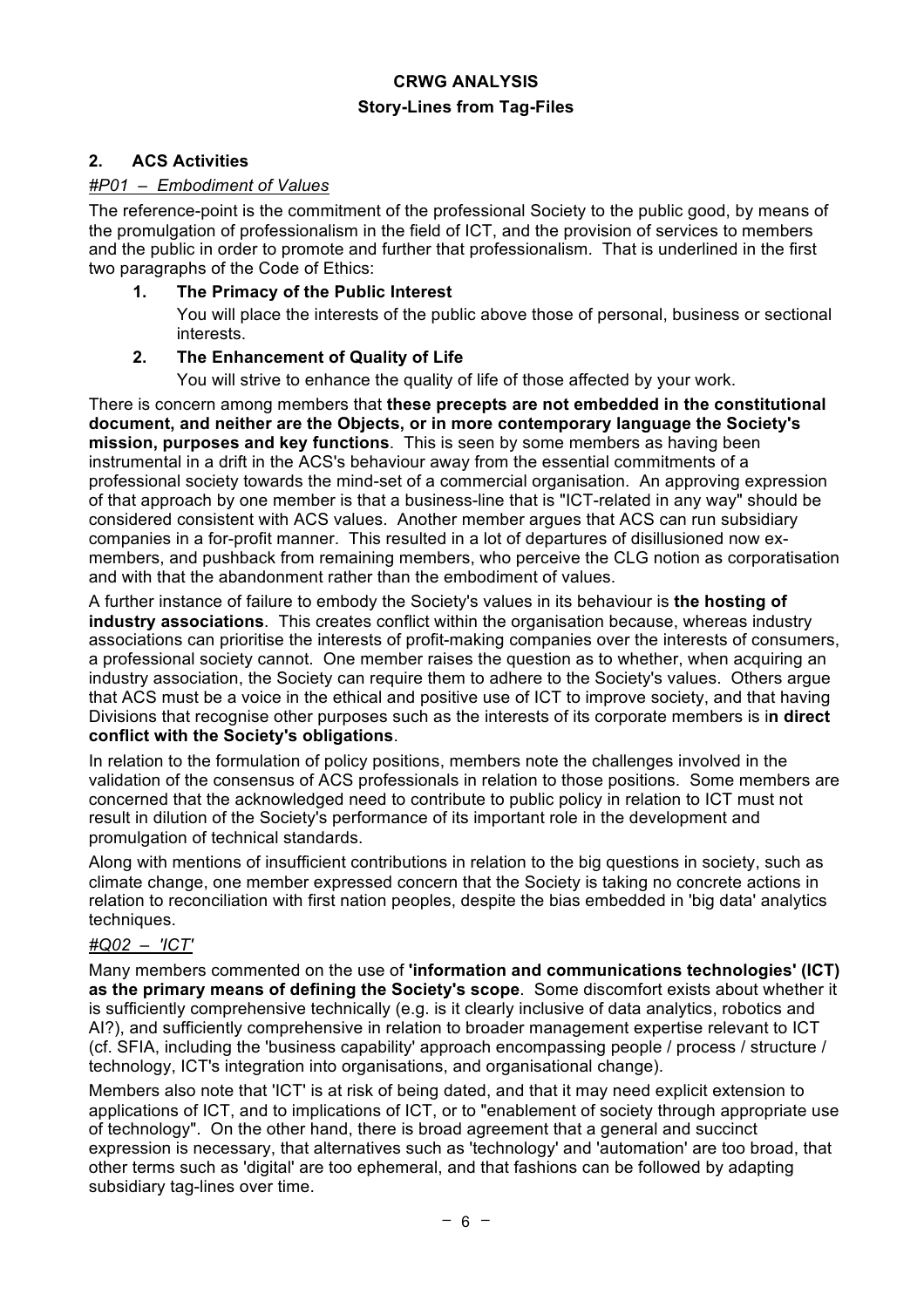Concerns were expressed that the term 'ICT' is little-known to the public. Some members saw value in the provision of diverse examples of particular technologies that fall within ICT. Others commented that 'IT' is broader and more inclusive; that, since 2015, the home-page contains no visible reference to the 'Australian Computer Society' or even 'ICT Professionals'; and that 'computing' (as a human act) was a more appropriate term than 'computer' (whose primary usage refers to an artefact).

There was, however, a dominant feeling that, given the absence of any better alternative, ICT should continue as the, or at least the primary, scope-defining term.

#### *#Mission-Purposes*

#### *#Q03 – Mission, Purposes*

#### *[ N.B. The following story-line reflects both the generic MP and the specific Q03 ]*

One proposed formulation for the ACS Mission is 'To advance [ICT] technology and practice for the benefit of the community' and another 'The ethical and positive use of computers and information technologies to improve society'. The list of Purposes, and performance against them, are seen as the basic underpinning of all ACS activities which should drive decision rationale.

An additional Principle is proposed as 'Strategic Alignment of Society activities with the ACS Professional Division Membership'. It is argued that this forces the resetting and resizing of ACS, consistent with its Mission and Purposes.

The absence of the word 'computer', or perhaps more appropriately 'computing' is a concern to some, as was the absence of ICT applications, and ICT implications / safety / ethicality.

Serious concern is expressed about the absence from the ACS home-page, since 2015, of 'computer', 'computing', 'IT' and 'Society', and the at best casual mentions of 'ICT' and 'professional'. This exacerbates the failure of the web-site's appearance and facilities to be anywhere near contemporary expectations of quality.

#### *#Key-Functions*

#### *#Q07 – Key Functions*

#### *[ N.B. The following story-line reflects both the generic KF and the specific Q07 ]*

There was very widespread agreement the the mission of advancing computing, information and communications technology and practice leads to the most central functions being the **accreditation** of courses and institutions, **validation and certification** of individuals' education and expertise, and **professional education** to assist in acheving the necessary levels. These depend on the development, extension and maintenance of the quality of **the ACS Core Body of Knowledge for ICT Professionals (CBOK)**. The importance of **pathways for achieving CT/CP** was emphasised, including far greater agility to provide flexibility, integration with industry certification, constructive approaches to the 'micro-credential' notion, and rapid adaptation to everchanging specialisations. Associated with those functions are the exchange of ideas, information transfer and information development. Concern was expressed about a lack of agility as specialisations emerge (e.g. virtual and augmented reality), in accreditation processes, in certification processes, and in CBOK. (The most recent revision of CBOK was almost 3 years ago).

The importance of coordinated (and where necessary funded) input by professional members to the more important **technical committees of Standards Australia and IFIP** was also underlined. The drift towards more management and policy Standards must not detract from the importance of and commitment to technical Standards.

Although one member voiced support for **the operation of incubators**, multiple members argued that **innovation** should instead be supported by direct grants and by education and standards activities, undertaken in conjunction with universities, governments and industry. Most members regard as inappropriate the direct involvement of ACS in the IR&D and commercialisation pipeline. It should not act as a landlord, and it should particularly not divert surplus into such activities.

The quality of services and processes involved in skills assessment attracted criticism. Moreover, **skills assessment and ICT career-entry priorities** are perceived to be heavily committed to revenue-generation and hence immigrants, and to be failing the needs of people in Australia. Weaknesses include inadequate support for student members, and seriously inadequate emphasis on the need for employers to step back up to the plate and train their existing employees. **Mentoring** is seen as an important element at both entry and higher levels. **Networking aspects**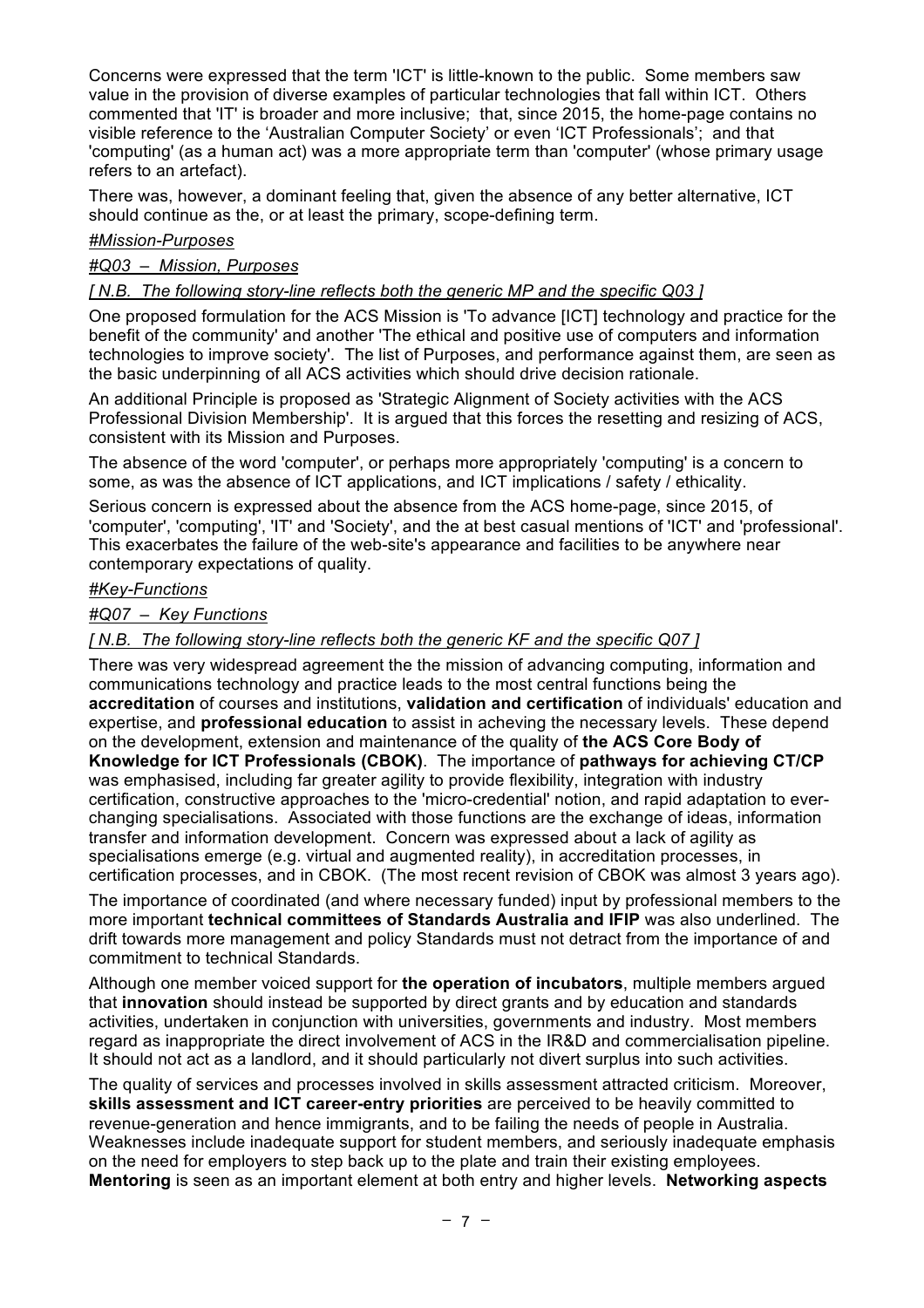**of professional development activities** are a key function, not a mere side-effect, and some purely social networking activities are also appropriate.

The enormous value of **SIGs** was mentioned in many different contexts, and their staff-driven demise was deplored. Particularly in the less-large Branches, **EdXN and other visiting speakers** are highly valued. Members mentioned the importance of **Branches** many times, because of their understanding of local conditions. The need is recognised for cross-funding support to smaller Branches and regional areas.

Some members noted the massive decrease in the proportion of revenue spent on professional matters and member services, despite revenue growth and a steep decline in professional membership. This is seen as a failure to sustain **strategic alignment of the organisation with the professional membership** – as distinct from the faux-membership categories of skills assessment and PY clients, and gratis associateships. Granted gratis associateship to employees and tenants is seen as a highly inappropriate manoeuvre that devalues professional qualification.

Among the ways in which it is seen that ACS can serve members during **career-transitions** are a focus on jobs; on the retention of wages and conditions for Australian residents despite the active measures being used to support immigration to bring salary-levels down; on Standards, in order to reduce 'the cowboy factor'; and on the needs of members outside the large urban areas.

A key function is seen to be assurance that professional members enjoy the confidence of those who employ their services. Many perceive an ongoing slide away from technical ICT expertise towards vaguer business roles. **Assurance of technical expertise** depends on the design and maintenance of thresholds for each level of professional membership, and for at least the key specialisations within the field, assistance to members to achieve those thresholds, and the testing of members against them.

The absence of **a threshold for Associate membership** was deplored by some members, who argue that voting rights in a professional society must be limited to professional members, and that Associates in any case need to be engaged in formal ICT studies, or be already capable ICT practitioners, or at least be skilled users of ICT. The absence of **an under-16 'student member / cadet' membership category** was seen as a missed opportunity to attract participation in the mid-High School years.

**Position papers** were called for, developed by or at least coordinated by professional members, on which to base public statements on policy issues, and public policy input to governments, directly and via peak bodies including industry associations. The reduction to three Boards in 2016 is seen as having been a regressive step. There need to be **sufficient Boards** that each has **workable scope**, each needs to be **a working board**, and each needs **the authority to act within its defined area**, i.e. to be a Committee of the governing committee, with delegations.

The ACS endorsement of the COVIDsafe app was criticised because of the absence of technical audit and analysis and the lack of a broader public interest base on which analysis could be conducted. Some members argue that ACS needs to achieve a sufficient public policy profile, because otherwise ICT and quality application of ICT are not seen as a major risk factor. A stronger focus is needed on quality factors, and on failures, their causes, and how to avoid them.

For proactive formulation of policy positions, it was argued to be necessary to validate the consensus of the professional members of the ACS. The demise of the Economic, Legal and Social implications Committee was noted, together with the fact that policy work fails to engage the ACS community. It was argued that open online fora are needed to enable that engagement.

ACS appears to some members to lack a commitment to playing our part as a profession in solving the big problems facing humanity such as climate change, sustainability and mental health, and generally making the world a better place for the next generation.

Public policy input needs to be complemented by more easily **digestible information for the general public**. This needs to embody a strong ethical perspective that emphasises ICT's use to improve people's lives at personal, organisational and societal levels, with the quality of public facing systems, and their security in the widest sense a particular focus.

A key function that is currently argued to be missing from the lists and appears not to be supported by ACS is channels, coordination and facilitation (e.g. through insurance) of **volunteering by ACS members** in immediately post-emergency contexts such as bushfires and floods, and perhaps also ongoing contexts as well, e.g. for those with disabilities and the socio-economically disadvantaged.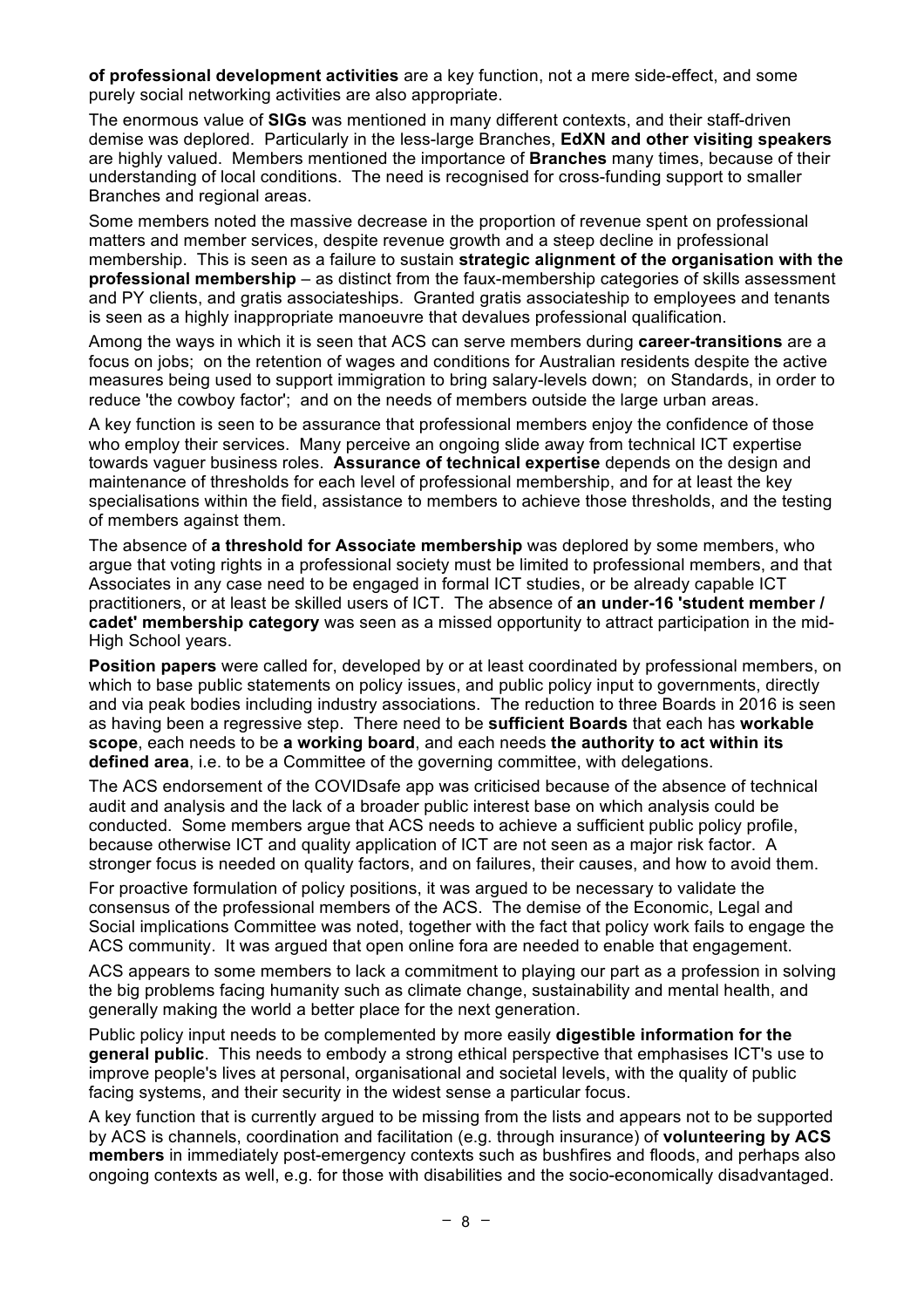## **3. ACS Business-Lines**

The ACS has many key functions to perform. The term 'business-line' is used here to refer to additional activities, which have as a major purpose the achievement of surplus.

#### *#P02 – Behaviour consistent with Values*

Members see the point of ACS activities as being **the public good, plus, in order to facilitate professionalism, the interests of members need to be addressed**. Business activity that ACS engages in should be strictly and transparently aligned with its professional society values, mission and purposes. Business activities need to have 'line of sight' relevance to members.

Instead, members perceive that the professional society aspects have been lost along the way with other orientations coming in. They want ACS to go back to its roots and core principles and build from that. One member argued that applying the principle of **'strategic alignment with the ACS professional membership'** would bring a tighter focus on the key purpose of the Society.

More specifically, commercial undertakings such as **ACS Labs are seen by many members as being not congruent with ACS objectives**. If the aim is to support fledgling ICT endeavour, then other sources of sponsorship could be found. Running a real estate business does little to create sustainable revenue and carries unwelcome risk. Similarly, members argued that the **acquisition of a set of data marketing and analytics associations does not appear to be aligned with Society values or membership value**.

When ACS considers investment in business-lines, there must be protections against the pursuit of agendas that do not align with that of the ACS. Members are far from satisfied that any governing committee with substantial power can be trusted to make major decisions about new business-lines, in the absence of **clarity about the evaluation criteria** being applied, assurance that those criteria are actually being applied, and adequate information, in advance, about the nature of the activity being considered. **Effective accountability mechanisms** are essential, so that safeguards exist to prevent the Society being run away with.

### *#Business-Lines*

Members expect that commercial activities are entered into for the prime purpose of **supporting the professional activities of the ACS, by generating surplus that can be applied to ACS's key functions**. Their function is not to prop up loss-making business ventures.

Some forms of business activity that might generate surplus are natural for ACS, e.g. ongoing education programs, training for transition into the workplace, indexes to ICT expertise and bodies of knowledge, and guidance to professionals on career pathways. Other activities are consistent with professional society values, or at least neutral. Some, however, need to be avoided, because they are inconsistent with the Society's values, mission or purposes, or conflict with key functions, e.g. if the activity competes with ACS's own members by performing consultancy or contracting within the ICT field, or the activities conflict with ACS's obligations to serve the public interest.

Members agree that **ACS should support innovation. The issue is how this should be done**. An incubator or an accelerator is seen as being tenable if it generates surplus, and, because innovation is consistent with the Society's values, even if it is reliably breakeven; but not if lossmaking. The Labs Division is, however, a somewhat-value-added form of real estate management that is best left to universities, business organisations and government organisations that can share their resources and, importantly, can capitalise on the interaction with start-up innovators.

A number of members argued that **business-lines need to be clearly separated from the Society**, e.g. in a separately-managed subsidiary subject to governance under ethical investment principles. They must not become the raison détre for the Society's existence, and must not expose the Society to reputational damage or monetary loss.

#### *#Q09 – Consistency of Business-Lines with Society Values*

Members want business-lines to be consistent with ACS values, **to generate surplus and/or provide material benefits to members more directly**, to be the subject of rigorous decisionmaking, to be **transparent to the membership**, and to members being able to influence decisions at least through **meaningful engagement processes**.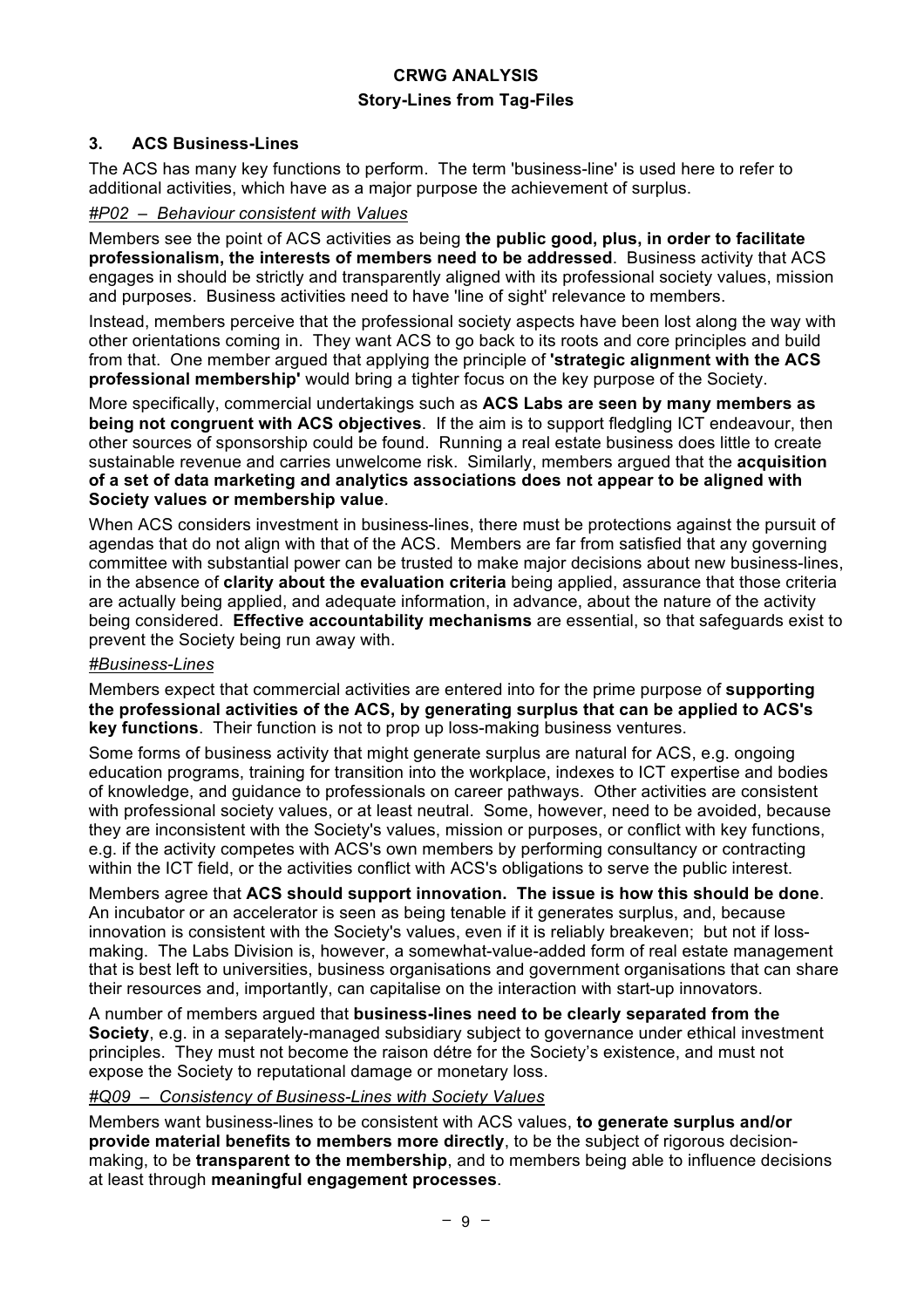Some members are accepting of substantial delegations to the governing committee provided that the operation of business-lines is **subject to constraints within the constitutional document** rather than members exercising some power in order to keep the governing committee's activities consistent with the mission and purposes. One member argues, on the other hand, that "business strategy and priorities of ACS are completely operational, and members should have no involvement in their development".

## *#Q10 – Surplus Allocation*

Members communicated the views that surplus funds should be directed to member benefits and the good of the wider ICT community. The **gains made from successful business-lines must be invested in the ACS's key functions, not in loss-making business ventures**.

Examples of appropriate allocation that were provided include events and initiatives to improve education and professional standing; lobbying efforts to improve the IT business environment; grants and scholarships to help support diversity and access in IT; discretionary financial resources for branches together with the devolved authority to spend them.

One member proposed a particular reserve be specified in the constitutional document along the lines of a 'fighting fund', requiring the membership's approval for use.

#### **Where the Society's surplus is allocated should be far more transparent to members than has been the case** in recent years.

### *#Industry-Associations*

There was widespread agreement that ACS should engage with industry associations and build relationships with them. However, members' views were strongly that ACS is a professional membership-based society of people, and is not an organisation-serving industry association.

The majority of members' contributions involve **active opposition to the acquisition or operation of industry associations within ACS, and want divestment of all those that it currently has**. However, a minority of the contributions would accept industry associations within ACS, provided that they are maintained at arm's length (but by what means that can be achieved was not discussed), and that they provide benefits to ACS members, such as professional development included within membership fees or available to members at low cost.

### *#Q06 – Indy Associations*

There was unanimity on the questions of ACS being a professional society (e.g. "ACS should host human members not organisational members"), and the need to have **constructive relationships with industry associations**.

On the other hand, opinions were substantially split on whether it was feasible for the ACS to devise a risk-managed way to host industry associations. The main factors arising in discussions include conflict or at the very least mismatch between **organisational values and missions**; whether industry associations are able to provide **benefits to ACS members**; and whether their operations have **financial viability** or are likely to need funding support.

Some members might accept industry associations within ACS if the associations were required to, and did, subscribe to **adherence to the Society's values and Code of Ethics**. This would, however, involve them prioritising the interests of the public over the interests of the companies participating in the association.

The suggestion was made that ACS develop and operate **an 'association as a service' platform**, delivered through an ACS subsidiary, for fee, with industry associations as clients.

## *#Q08 – Innovation Labs*

A modest majority of respondents favour **ACS support for incubators or accelerators, but only if** it is a transparent process, both prior to launch of the business-line and on a continuing basis; that it is aligned to benefits to members; that it is structurally separated from the main body of the professional Society; and that it operates profitably.

A large minority of members articulate strong views that direct financial support for incubators or accelerators is not appropriate, because of the risks involved and/or the existence of higher priority ways to allocate the available funding. One member argued that support for start-ups in Australia is now an active field, and ACS has little to contribute to, and little to gain from, running either accelerators or incubators.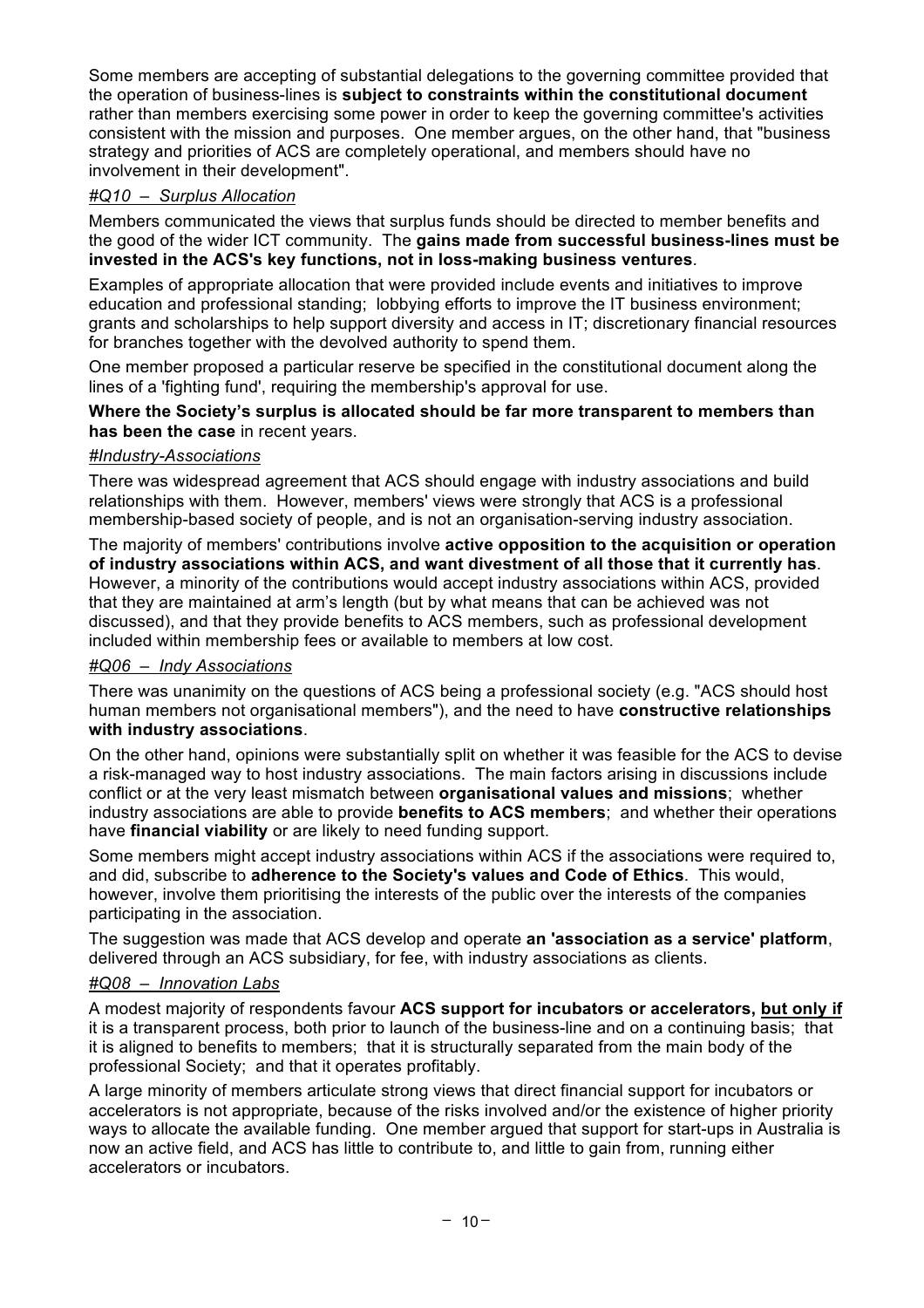Version of 28 November 2021

### **4. ACS Internal Structures**

#### *#P03 – Power Dispersion*

There is substantial support for **devolved responsibility to Branch committees, and to Chapters and Branch SIGs, within a national framework**. The reasoning underlying this is that Branches know their local community, have the agility to respond to local needs, and are close to State and Territory governments, and to other professional societies and industry associations within the particular jurisdiction. As a result, the Branch is seen as the part of the organisation that members relate to, and as the key link in the chain from a member to the ACS.

There is also substantial support for **financial and other delegations to Branches**, to enable fulfilment of those functions. Members see it as essential that decisions can be made by Branch committees. Iron-fisted management-by-budget is seen as dysfunctional. Although it is acknowledged that Branch committees must be accountable for their actions and their use of funds, the pretence that all activities and all expenditure can be predicted 3-15 months ahead is harmful. Discretionary funds must be available within Branches for them to serve their members effectively.

The current circumstance in most Branches is denial of the power to make decisions, and denial of any flexibility in relation to access to funds. Members perceive that situation to be not only seriously dysfunctional, but also a breach of at least the spirit of the Society and arguably even of the constitutional document.

Members are all the more disenchanted because of the vast revenue the Society has been generating, the perceived wastage of much of it on expenditure of little or no apparent relevance to the membership, and the salting away of millions into reserves while Branches are denied funding. They see **budget creation as a joint exercise and not something imposed from above**. They expect adequate discretionary funds to exist, to enable opportunities that emerge during a budget period to be addressed, without the delay of time-wasting approval processes.

A minority view was voiced to the effect that all elements of federalism should be purged, that all power should be centralised in the national office, and that election by Branch members of representatives in an electoral college for choosing governing committee members disenfranchises members, and that this is a more serious problem than the dominance of elections by Sydney and Melbourne members.

#### *#P10 – Branches*

Most members see members as being the reason the society exists, and the Society's priority. A qualification to that is the need for the Society to fulfil its responsibility to the public as a whole, and hence to serve the profession, in order to serve society and the economy more effectively.

There is strong support for the ideas that **Branches, Chapters and Branch-level SIGs are essential elements of the Society**, the critical link in the chain, and the conduit for members to engage with ACS. Because local needs in each Branch and Chapter are different, flexibility is needed to support, engage and empower local members. The ACS structure needs to foster grass roots agility, innovation and value-added activities at Branch level.

The key role for Branch committees is engagement with and support for the local members through events, activities, mentoring schemes and other service delivery. Members want decisions delegated to the lowest level at which those decisions are sensibly made. This means funds available to Branch committees for events conceived, developed and run by local members with the support of Branch staff.

[ Members' contributions to national activities, on the other hand, are appropriately made through national committees, which may operate Branch-level sub-committees. ]

A commonly-held view is that **the current dominance of the CEO and staff is seriously problematic**. For example, Branch committees lack the ability to contact their local members directly. Members want Branch managers and staff to be there to help Branch committees, not to direct Branch members.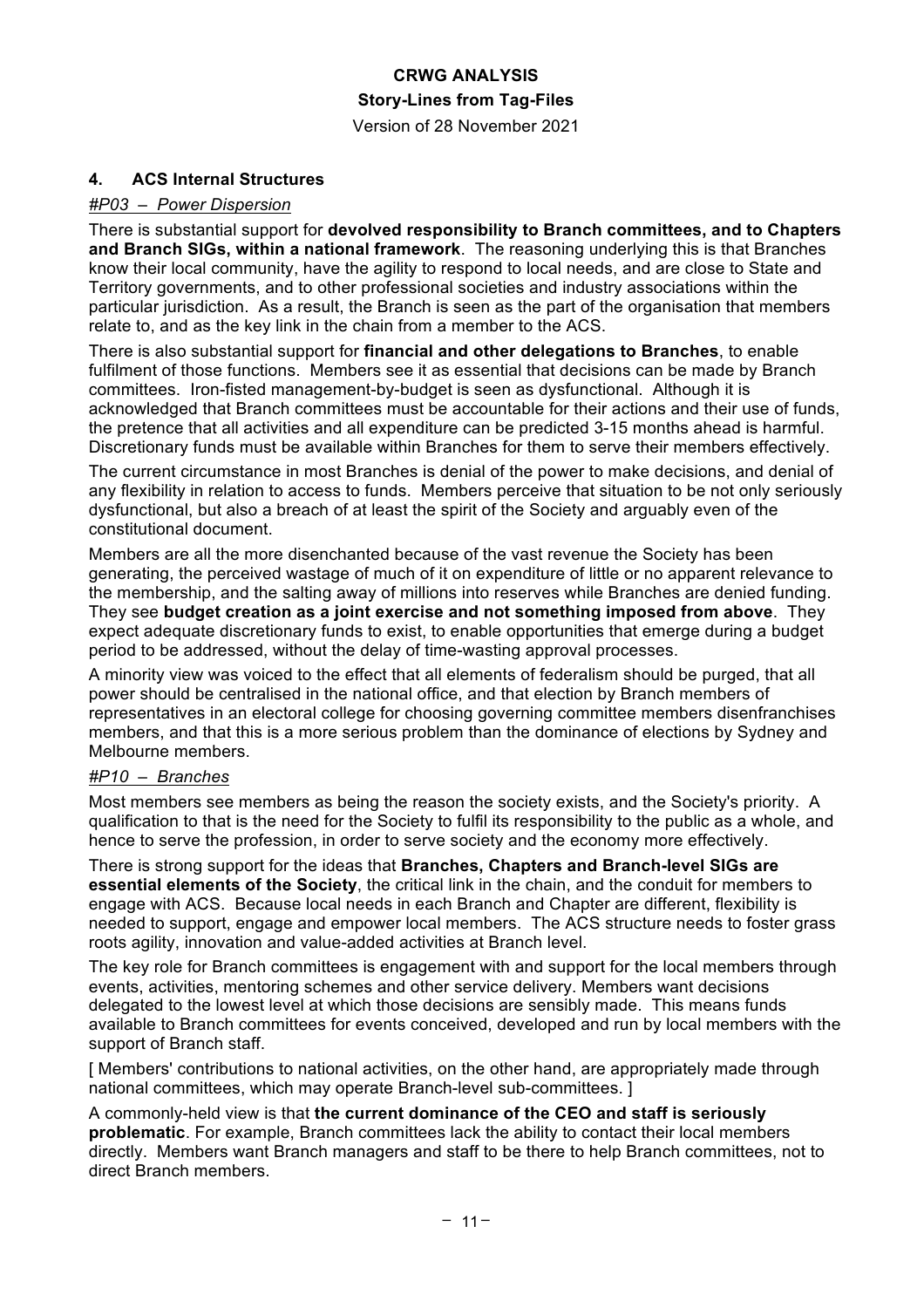Matrix management is seen as an established technique which works in organisations of the size of the ACS. It is based on trust, collaboration and communication, and needs to be reflected in job descriptions and KPIs.

The view was put that members should be guaranteed **a minimum level of uniform service**, despite the small size of some Branches and Chapters. This requires in effect cross-subsidies from the Branches that operate at considerable scale across to less densely-populated regions.

#### *#Q11 – Branches*

A common theme was that Branch committees need **sufficient autonomy** to be able to act locally on events, initiatives and local industry/government liaison.

One view was that COVID has underscored the pivotal role of State Governments. **ACS's federated model reflects the national model. ACS must honour that, and comply with its Rules**. Another view was that Branches understand their constituents, and are much closer to their State/Territory and local politicians. They need sufficient autonomy and authority plus funding – which is very different from the centralised control that's been imposed in recent times.

There was strong support for Branch committees regaining a level of control over budget setting, local staff and Branch funds.

There was also strong support for **clear definition of responsibilities between Branch committees, Branch Managers and National Office, with far more devolution of power to Branches**, and Branch Managers working for the Branch within a national context, not controlling the Branch committee.

#### *#Chapters*

Members recognised that each Branch and each Chapter is different, and flexibility is needed to support each of them appropriately. The importance of Chapters in serving at least regional, rural and remote areas was generally recognised.

It was perceived that **well-established Chapters need funding, with a budget and power to initiate projects and activities, with oversight**. North Queensland Chapter deplored the expropriation by national office of its earned reserve of \$10,400.

A minority view was that Branches should be replaced with communities of interest, which by their nature would be primarily national in nature rather than regional.

Another minority view was that Branches should advise and contribute to strategic opportunities for ACS [in line with policies promulgated from national office in recent years ], rather than serving their regional members.

## *#P04 – Sub-Societies*

*#Q12 – Umbrella Organisation*

*[ N.B. The following story-line reflects both the generic P04 and the specific Q12 ]*

Widespread support exists for the notion of ACS being an umbrella organisation. However, two qualifications were evident:

- sub-organisations must be professional and serve individuals, not organisations; and
- the risk of drifting away from the nucleus of ICT must be carefully managed.

One area of discussion was the Society's own identity. **The breadth of scope is enormous and growing, and specialisations are continually changing**. This makes it challenging to establish and retain effective coverage of all areas.

Concern was expressed by some that, although the extension of ACS scope into organisational aspects is relevant, it has been associated with a reduction in the quality and depth of technical offerings, with **many events with technical titles being heavily-imbued with marketing-speak**.

The risk arises of becoming too diffuse and hence too superficial. To address that risk, the core must be identified and **focus on the core must be sustained**. This includes, for example, specification and maintenance of Body Of Knowledge (BOK) documents, course accreditation requirements, CT/CP specialisation recognition, the offering of market-leading events and courseware, and active participation in industry Standards.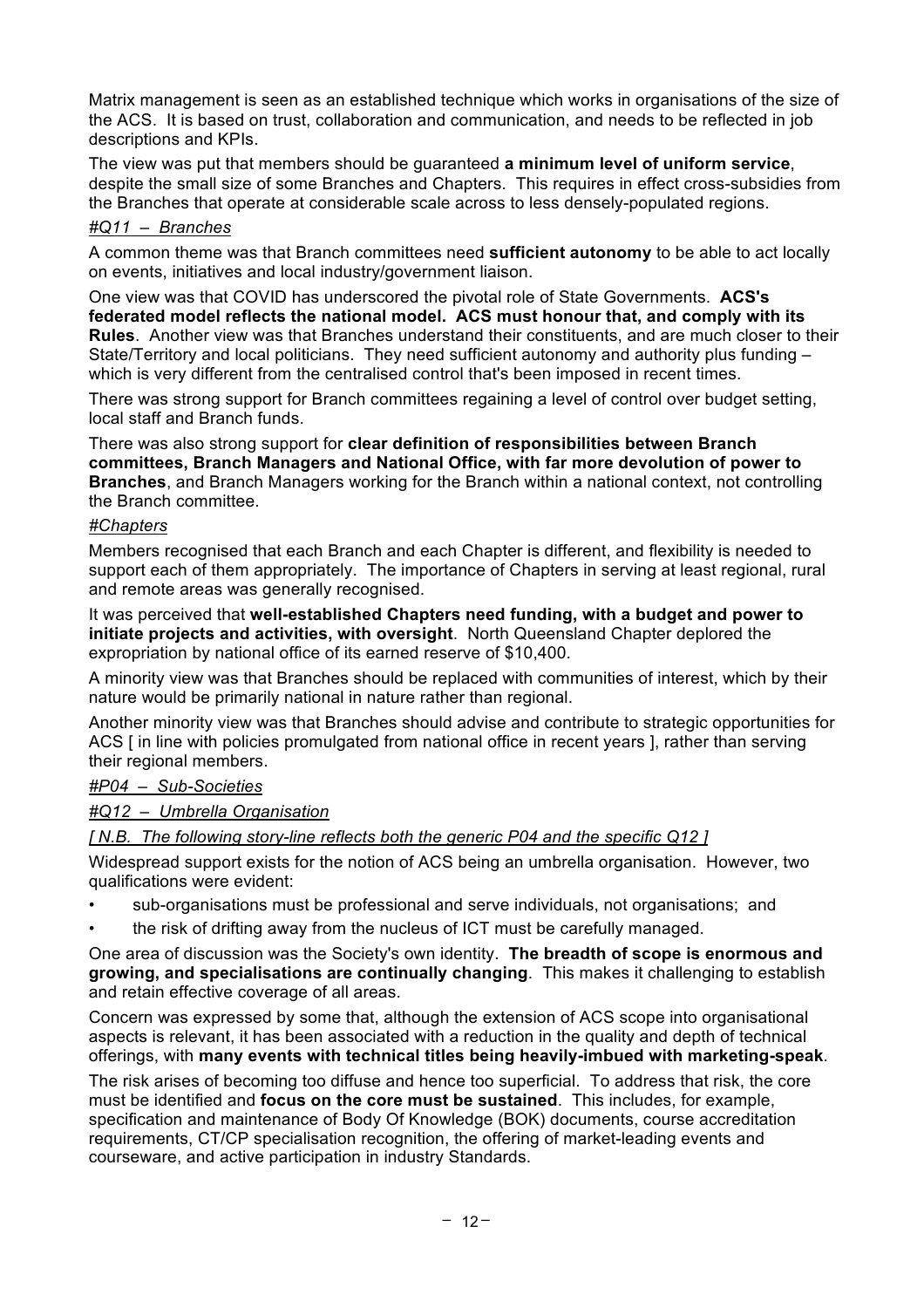Ways to support non-core areas include:

- **constructively partnering with compatible professional societies**, e.g. by means of MoUs, cross-accreditation of professional education offerings, and discounted joint memberships of two or more professional societies, co-branding of events;
- **hosting compatible professional organisations**, e.g. as National SIGs; and
- **enabling organic, self-organising groups within ACS**, especially as Branch SIGs and virtual communities-of-interest or practice.

To achieve this, however, the ACS has to be **organisationally vastly more agile**, and must overcome the current, massive deficit in its internal ICT, so as to efficiently provide convenient and effective **service-bundles for National SIGs, Branch SIGs and virtual communities-of-interest**. *#SIGs*

ACS needs to provide for specialisations within the ICT sector, variously in collaboration with other compatible organisations and by itself. Special Interest Groups (SIGs) are one well-established way of doing this.

[ **SIGs are relatively informal organisational units that support professional and social networking, and information access and interchange, in a specialised area**. The topic-area is in some cases of an established nature, and in others of a topical, leading-edge or speculative kind. Some are long-lived, many are short-term and some are ephemeral.

[ They are a flexible tool, well-suited to a topic-area whose boundaries are as yet unclear, and whose longevity is in doubt. They are generally very inexpensive, because they harness the energy of members who commit considerable effort and time to stimulate and coordinate professionallyrelevant activities. Many are fragile, because of their dependence on one or two individuals.

[ SIGs have typically been oriented towards real-world / face-to-face activities, particularly addresses and panels with invited speakers, demonstrations and site-visits. Electronic channels tend to be used as a supporting tool rather than as the primary vehicle. Alternative, perhaps broader terms are 'community of interest (CoI)' and 'community of practice (CoP)'. These may emphasise electronic channels more strongly than the conduct of events in a single location.

Members noted that SIGs offer benefits not only to members, but also to the Society as a whole. They can act as seeds of structures within ACS that reflect new specialisations. They can spawn additional pathways to CP, provide a basis for the establishment of a National SIG, or represent a vehicle for the formalisation of collaborative relationships with other compatible organisations.

Many members deplored **the abolition of most SIGs in 2016-17**, by withdrawing such funding as they had available to them. One member documented 65 that were active in different Branches in 2016, generating considerable activity. In 2021, not a single Branch web-page mentions SIGs. The destruction of SIGs is associated by many members with the collapse in membership that has occurred during the last 5 years, with one arguing that it was emblematic of the manner in which the centralisation and bureaucracy has lost track of Branch members as people.

Multiple members were adamant **SIGs need to again become a key feature of Branch activities**, supported by modest in-kind and financial budgets, welcoming prospective as well as current members, and working collaboratively with other organisations. One member underlined the need for ACS to provide SIGs with a digital platform including self-managed Web-presence, membership management, and communications services.

[ Actions to close down SIGs were very probably *ultra vires*. Branch SIGs are mentioned in Rule 14.3.2, and NatReg 8.15 empowers Branch Executive Committees to establish and dissolve Branch SIGs "for any purpose consistent with the Objects, Rules and National Regulations which consist of members or members and non‐members that the Branch Executive Committee invites to participate" and empowers BECs to delegate functions to them.

[ The Glossary at https://www.acs.org.au/governance/gloassary.html states that "Branch Executive Committees may establish Branch SIGs for similar reasons to that of a National Special Interest Group, but in particular to support networking among Branch members and knowledge exchange". ]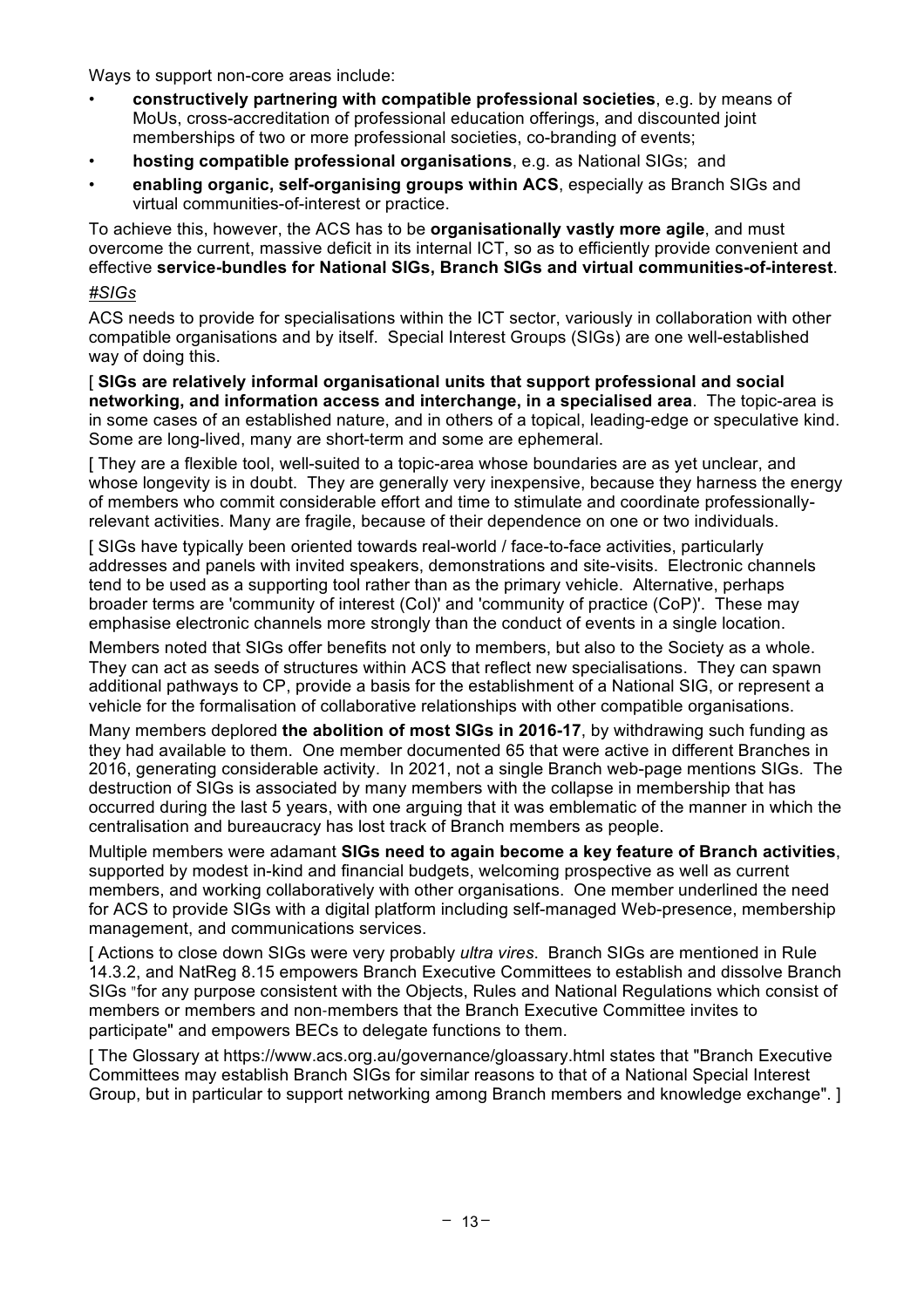#### *#P11 – Governance*

Members noted **the need for much-improved accountability by the Management Committee**, but also for **far more delegation of powers and funding to groups of members**, and associated accountability measures. [ In current terms, those 'groups of members' are Boards, national committees, task forces and working groups, and Branch committees, sub-committees and SIGs ].

#### As part of the necessary checks and balances, members called for **the Objects, the Mission, the Purposes and the Key Functions of the ACS to be firmly embedded in the constitutional document**.

The electoral college system is perceived as having helped isolate the membership from exerting direct power. Its narrow eligibility rules have enabled the emergence of a small, self-perpetuating elite buffered from the membership as a whole.

It was argued that there need to be **more Boards**, each of which has much **more focussed** scope, is a **working** board, and has **the authority to act independently within its defined area**, rather than being a mere advisory group [ i.e. is a committee of the governing committee, and has defined delegations ].

Some members argued for **separation of the business-lines** that are run in order to generate surplus into a separate company with a separate CEO and Board reporting to the ACS governing committee.

One member, however, argued that the most involvement that members should have in governance is to vote for which director they want to fill a vacancy.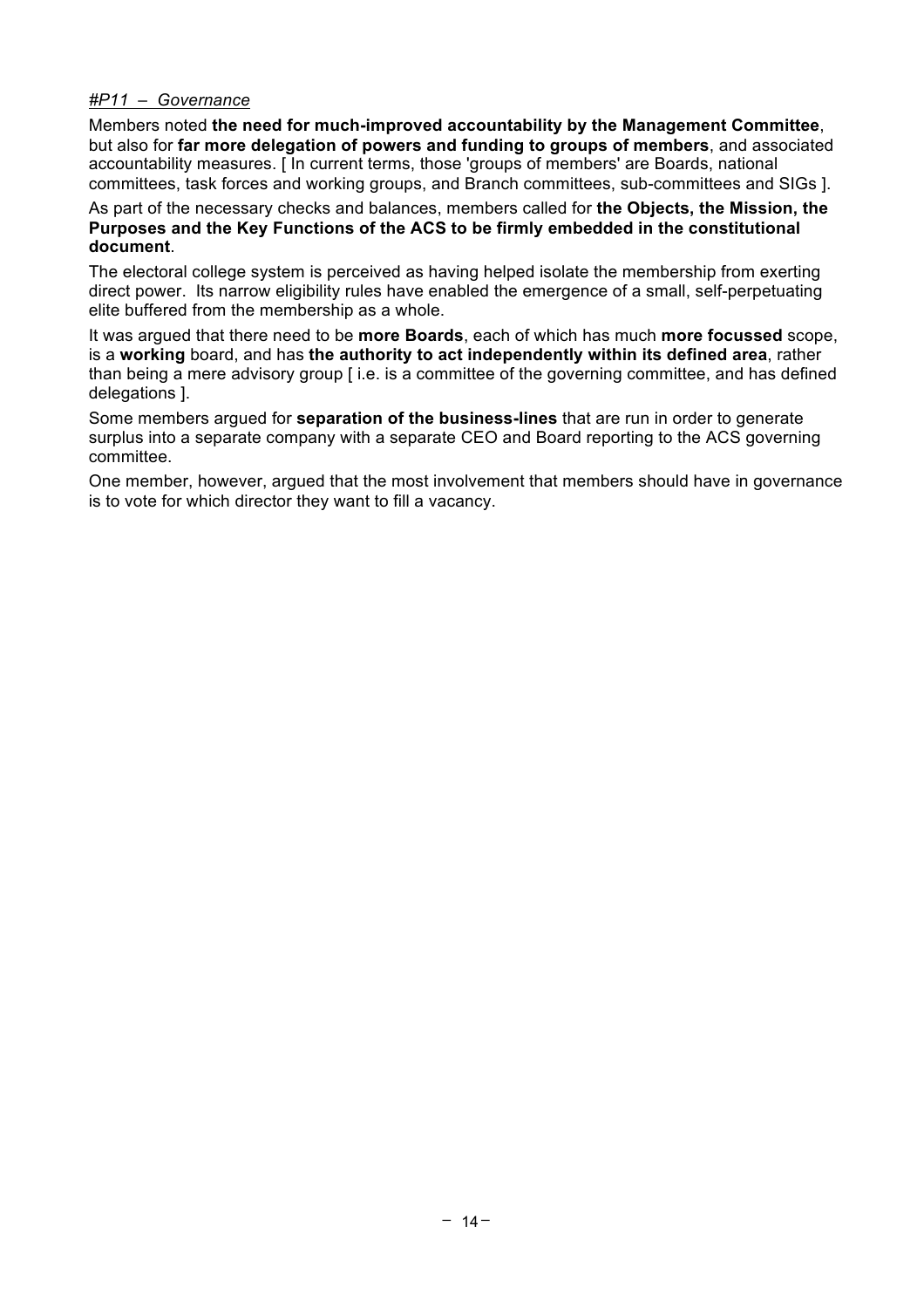Version of 28 November 2021

## **5. ACS Governing Committee**

#### *#Directors*

Generally, the expectation was to achieve sufficient spread of expertise, and to build in turnover without losing corporate memory, but avoid having so many directors that the governing committee becomes unworkably big.

There was a distinct preference for any member in the professional division being able to stand for the board, but the need was recognised for qualifications and experience, if necessary by supplementing the elected board members with a small number of qualified external directors.

Arguments were made for ACS to have a programme for developing future leaders, with BEC experience used in part as a training-ground.

Questions were raised about the appropriateness of the view of ACS as a multi-million dollar "company".

There was some sympathy for director diversity, across Branches, and across gender, age and race; but there was considerable opposition to the use of a nomination committee.

Arguments were put for separation of powers between elected members and employed staff.

[ Recurrent confusions arise from the highly unusual usages of terms in the current ACS Rules. Specifically, the following terms need to be used in the replacement constitutional document in ways consistent with normal organisational practice: board, director, executive committee, branch committee, branch executive committee. ]

#### *#P05 – Open Nomination*

The majority of responders thought that any member should be able to nominate for a position on the board, but that they need to demonstrate their qualifications and/or experience relevant to governing committee work, and have access to funded opportunities to acquire appropriate training.

Those who addressed membership status limited eligibility to members in the Professional Division.

Payment to directors was contested territory, the majority favouring expense-reimbursement only.

Serious concern was expressed about the current, complex eligibility rules, which restrict nominees to a narrow elite, but also about the need to maintain representation of smaller Branches.

There was tension between a minority view that being a multi-million dollar operation meant that the organisation has to be run on a commercial basis, and the majority view that it's a professional society first and foremost, and conventional corporate governance is a constraint not the objective.

There was some discussion of the need for diversity, such as 50-50 gender representation.

#### *#Q13 – Director Nomination*

The view was strongly expressed that either all, or at least the predominant majority of, members of the governing committee must be from among the professional members – specifically excluding associates or guest members.

A few proposed empowering the board to invite a small number of independent members, but only for the specific purpose of achieving reasonable coverage across the board expertise matrix.

Almost all agreed that prior board experience was desirable. A few supported that as an eligibility criterion, but most argued it should be left to voters to take into account. Almost all agreed it was appropriate for ACS to support educational courses for new members of the governing committee.

Many argued against board control through such mechanisms as a nomination committee. Many were very concerned about the current, extremely stringent eligibility rules, and the resulting very narrow fields of candidates. It was argued that this has isolated the membership from exerting direct power at what has been quite a tumultuous time for our society.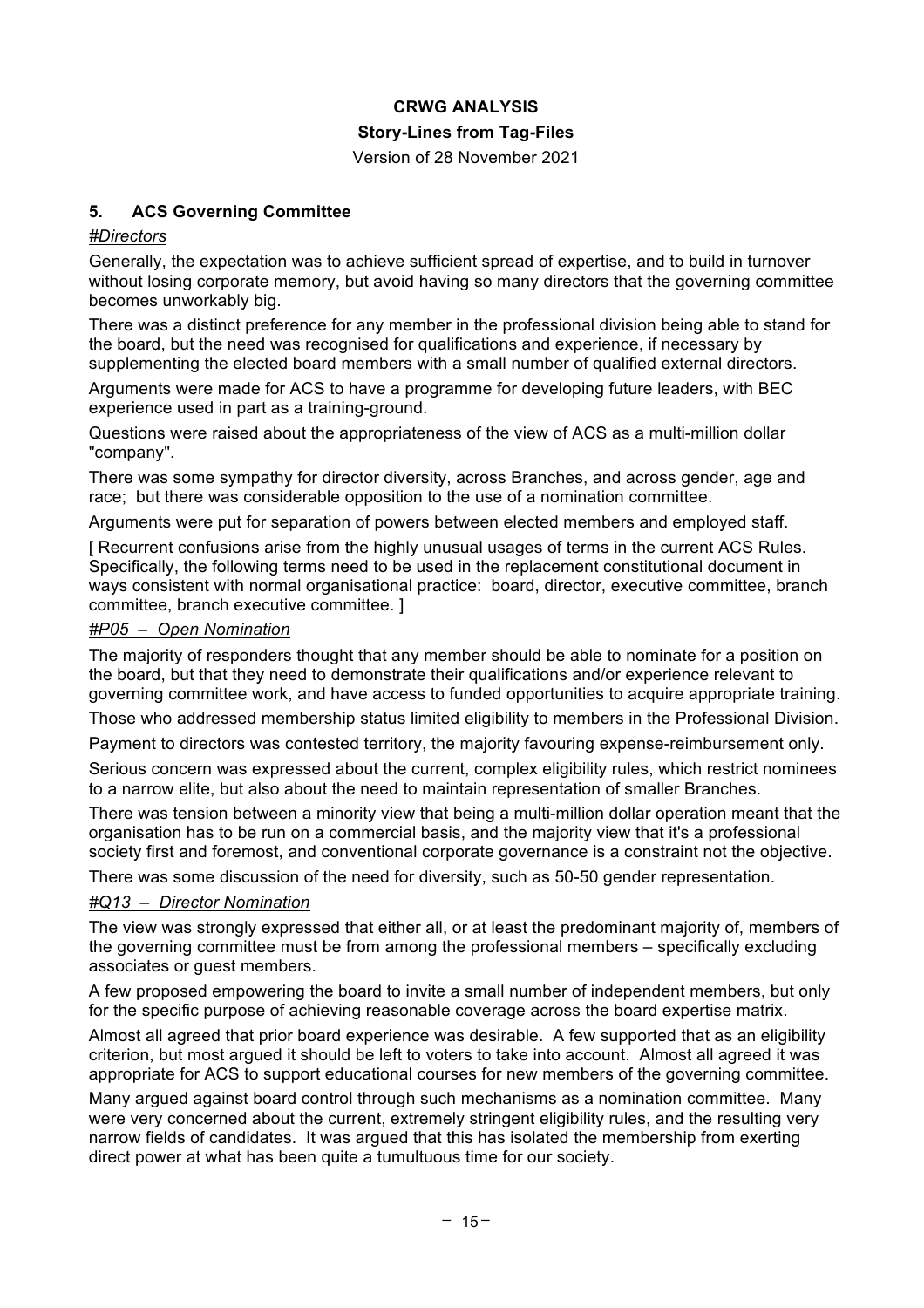Some expressed concern about the dominance of Sydney and Melbourne that is inevitable if a single system of one-professional-member / one-vote is used.

Some argued for members of the governing committee to be remunerated / paid an honorarium.

A few suggested requiring diversity representation on the board, re age, gender, race and location.

The argument was presented as to why the CEO should not be a board member of a memberbased and member-serving organisation.

An overtone throughout was deep concern about how to ensure the trustworthiness of the governing committee, in the eyes of the membership as a whole.

#### *#P06 – Dual-Electorate*

Disempowerment of Branches is clearly a major concern for many members. This concern is, as it has been throughout the ACS's existence, particularly acute among smaller Branches. There is seen to be a major risk of dominance of governing committee positions, and hence of the values underlying decisions, by large Branches and the major capital cities.

The concern is exacerbated in Sydney's case by it being the seat of head office, hence affording ready access to general meetings for Sydney members, and enabling the active exercise of the right to vote by Sydney-based staff-members, who have a conflict of interest and can be subject to employer pressure.

Several participants were attracted to a hybrid voting model, partly the conventional singleelectorate, one-member/one-vote, and partly a 'Senate' or 'electoral college' model along the lines of the current Congress. Another participant argued for a wholly 'electoral college' model, with its substantial bias towards smaller Branches. [ Currently, NSW with 29% of the voting members, and Vic, with 25%, are effectively guaranteed 1 seat each of 11 on MC, but the other 7 elected positions are voted on by 26 electors of whom as few as 4 are from NSW and Vic ].

#### *#P07 – Workable Delegations*

A common theme in this area was that delegations to elected officials should be anchored in the constitution, and should facilitate decision and action rather than impede them.

It was argued that elected officials need to be supported by staff and not directed by them.

This need extends beyond elected officials at national level to Branch Committees. Specific areas in which delegations are seen to be necessary are the leadership of interactions with State and Territory governments and agencies, the direction of local activities and programs, budget management including a discretionary component to ensure agility, and the direction of local staff, consistent with policies set at national level, and workplace law.

Inadequacies in accountability measures are a serious concern. The argument was put that governing committee Minutes should be published, including information about initiatives under discussion, such as new business-lines. The need was acknowledged for a small minority of the details to be recorded in an unpublished section of the Minutes.

## *#P08 – Accountability / Transparency / Engagement*

There was considerable argument to the effect that greater **transparency** is required. It was argued that the culture of information suppression must change, and the perceived norm of providing vague and late response to questions or no response at all must be replaced by sensible answers to sensible questions.

Specific examples of initiatives that lacked transparency, lacked engagement and/or were considered seriously inappropriate were identified as "the most expensive office space in Australia", "buying a book on Menzies, being a member of WEF, attending meetings in Davos", halting the publication of detailed membership data, the acquisition of ADMA, and the acquisition and development of incubators.

As regards **engagement**, it was argued that the Management Committee and executive needs to share information about strategic initiatives, particularly those relating to membership and major new business-lines, and to seek and embrace feedback from members. Both the acquisition of ADMA, and the acquisition and development of incubators, were argued to be so significant as to demand prior engagement.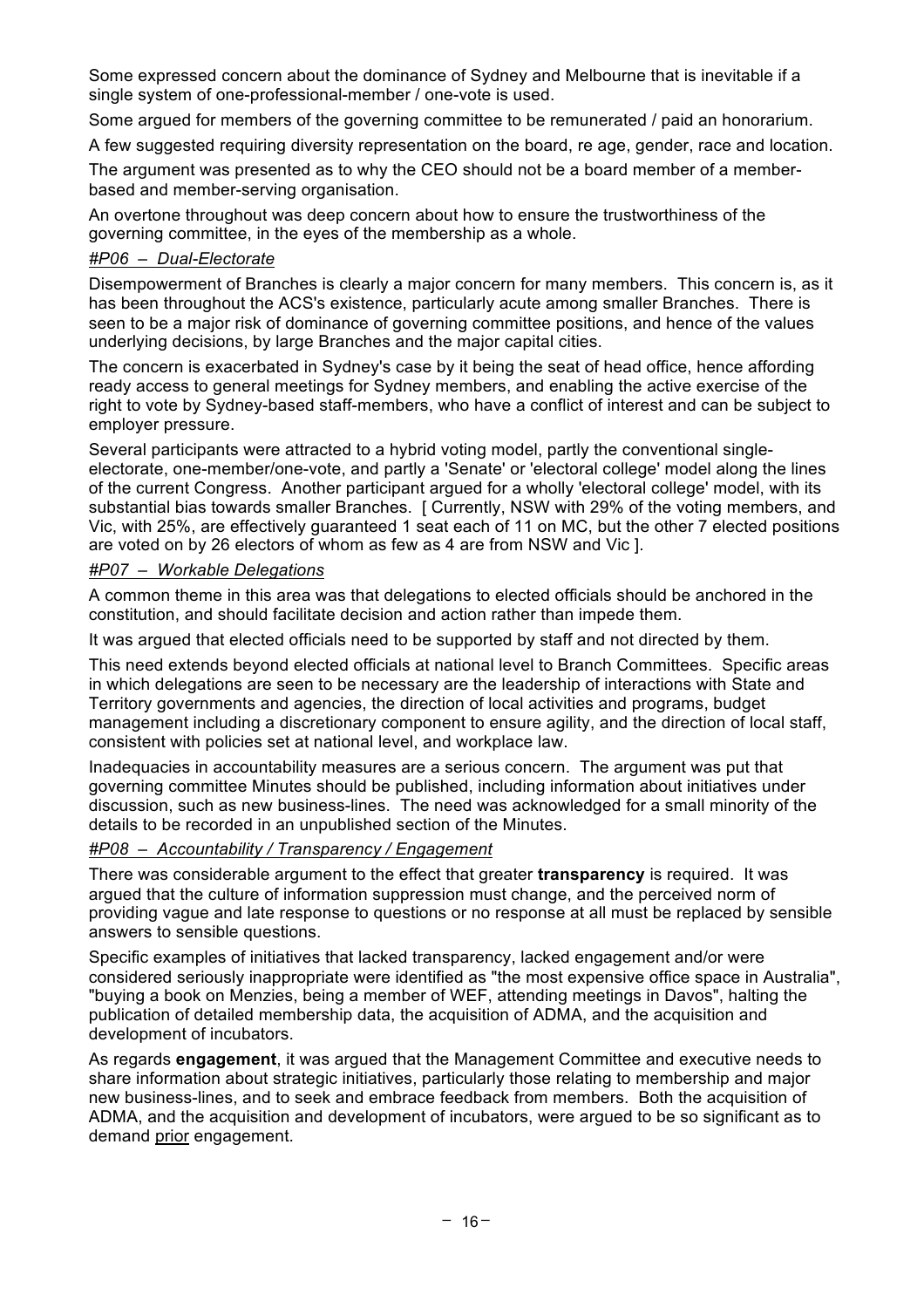It was acknowledged that there are hard choices to be made about which things are to be delegated to the board by the membership, versus published-to-members-in-advance, versus hardconsultative-with-plebiscite, versus put to determinative-member-vote / referendum.

A key issue was seen as being which matters and/or which documents are the ones that members most need to be strongly influenced by members rather than delegated to an all-powerful governing committee.

In relation to **accountability**, the desire was clear for ways in which members are able to stop the board potentially abusing its power and dragging the Society somewhere the members don't want it to go.This conflicts with the currently expressed vogue for a 'lean' constitution that empowers the board to make almost all decisions – because that implies the need for a high level of trust in all future boards, which is probably unattainable. Members want influence well beyond just voting for board-members.

In particular, members not only want to know in advance about changes in membership arrangements and major new business-lines, but also to be able to influence impending decisions that they see as inappropriate.

Possible mechanisms that were discussed include guidance on the allocation of surplus built into the governing documents, a requirement that the more important matters go to the members [for 'approval' / 'ratification' / 'endorsement' ], the capacity of each BEC to escalate issues (through such instruments as 'a motion of concern', 'a motion of serious concern', 'a motion of no confidence' and a 'disallowance' motion that binds the board), and passage by two BECs of a materially identical 'motion of no confidence' automatically triggering a General Meeting at which the motion must be put and debated.

#### *#P09 – Key Documents*

For important matters (such as internal structures, processes, member representation, Branch powers, norms and priorities), a mechanism is needed to stop unpalatable changes of direction by those to whom members have delegated authority, before it happens. That mechanism needs to include:

- **transparency**, including easy discovery of and access to documents;
- efficient and rapid **engagement** with the membership using electronic communications and Branch involvement;
- efficient and rapid **endorsement** using secure online voting facilities; and
- protection against dominance by small, energetic minorities, through the setting of **a minimum-participation threshold**.

### *#Q14 – Key Documents*

Because of the abuse of trust that they perceive to have occurred, many members want the new constitution to include the ability of members to influence important matters well beyond just voting for board-members. One member did, however, argue for zero member involvement in any aspect of policy. Between those extremes, several urged that care be taken in identifying which documents, or which aspects of policy and strategy, are appropriate to subject to member control.

No single formulation emerged of what the key aspects are, but membership and particularly membership grades and eligibility requirements were frequently raised, with mentions also of Branches, Chapters, ACS objectives, the Code of Ethics, and major activities and initiatives.

Multiple members were aware that a variety of measures need to be considered, and that measures that afford greater power to members require clear ands sufficiently strong justification, because of the risk of ungovernability.

The proposal was put that trust depends on a series of layers of regulatory measures.

**Transparency** is the most basic requirement, and its absence was fundamental to the recent collapse in trust. Beyond communication, **Explanation** of the reasons for decisions is essential, and for significant decisions this must be provided in advance. The next level is **Engagement**, which has to feature meaningful opportunities to provide input, and to see that it is reflected in the decision-making process. This includes the capacity of each BEC to pass a motion of concern, or a motion of serious concern – the second category being communicated to the membership.

Some categories of decision are sufficiently important that they warrant **Endorsement / Ratification** by the membership, by (electronic) vote of the Professional Division members. This is